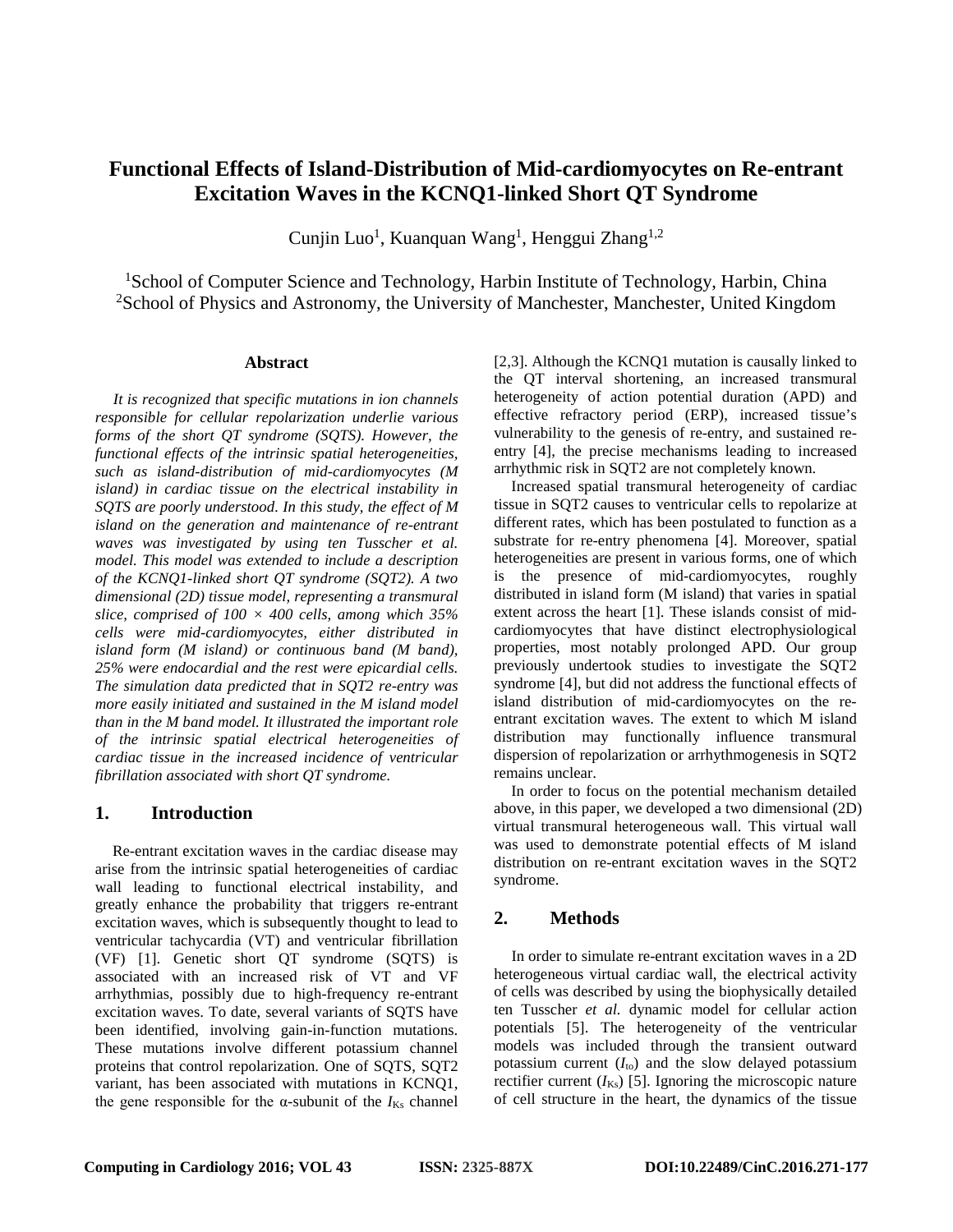was described by the following reaction-diffusion-type partial differential equation (PDE):

$$
C_m \frac{\partial V}{\partial t} = -(I_{ion} + I_{stim}) + \nabla \cdot (D \nabla V) \quad (1)
$$

where  $V$  is the membrane potential,  $C_m$  is the cell capacitance per unit surface area, ∇ is gradient operator, *D* is the diffusion coefficient, describing the tissue conductivity. For *D*, we use  $D = 0.0008$  cm<sup>2</sup> ms<sup>-1</sup> in 2D simulations to obtain a maximum planar conduction velocity (CV) of 60 cm  $s^{-1}$ , close to the 70 cm  $s^{-1}$  velocity of conduction along the fibre direction in human myocardium [6]. *D* is homogeneous except for a 5- fold decrease at the EPI-M border [4,7].

In our simulations, we considered a 2D virtual rectangular tissue which took the transmural dimension to be 15 *mm*, while the other dimension was taken to be 60 *mm*. As we focus here on the effects of regional heterogeneities in transmural geometry, the possible diversity of M island/band size is referenced from the literature [9,10]. We have taken geometrical distributions of heterogeneity introduced by subdividing into three domains, among which 35% were mid-cardiomyocytes (M), either distributed in island form or continuous band form (Fig. 1A is M band, Fig. 1B is M island), 25% were endocardial (ENDO) cells and the rest were epicardial (EPI) cells [4,8,11,12].



Fig. 1. Geometrical distribution for heterogeneous ventricular wall. A: M band. B: M island.

In order to simulate the SQT2, we took into account of two main situations: wild type (WT), and Homozygous mutant expression with reduced KCNE1 (HomKCNE1red). According to reference [4], *I*Ks formulations were modified as follows:

WT:

$$
\frac{dx_s}{dt} = \frac{(x_{s,\infty} - x_s)}{\tau_{x_s}} \quad (3)
$$

 $I_{Ks} = g_{Ks} x_s^2 (V_m - E_{Ks})$  (2)

$$
x_{s,\infty} = \frac{1}{1 + e^{(-5.9 - V_m)/17.4}} \quad (4)
$$

HomKCNE1red:

$$
\frac{dx_s}{dt} = \frac{(x_{s,\infty} - x_s)}{0.32 \cdot \tau_{x_s}} \quad (5)
$$

$$
x_{s,\infty} = \frac{1}{1 + e^{(-24.0 - V_m)/16.0}} \quad (6)
$$

where  $g_{Ks}$  is the channel maximal conductance,  $x_s$  is the activation variable,  $V_m$  is the cell membrane potential,  $E_{Ks}$ is the channel equilibrium potential and  $\tau_{xs}$  is the voltagedependent time constant of activation. For details of other equations please see the ten Tusscher *et al.*reference [5].

A forward Euler method was used for the temporal discretization of differential equations, and discrete element method was applied for spatial discretization. In simulations, we set the basic cycle length (BCL) of 800 ms and, and took a spatial discretization of 0.15 mm and a time step of 0.02 ms. Re-entrant excitation waves in a 2D tissue model were initiated by a standard S1-S2 protocol. The first basic stimulus (S1, amplitude: -52 pA/pF, duration: 1 ms) was applied to the endocardial surface of the ENDO layer to evoke a planar propagating wavefront towards the EPI layer. A time delay after the  $10<sup>th</sup>$  S1 stimulus for electrical variable stabilization, the second stimulus (S2, amplitude: -104 pA/pF, duration: 3 ms), which mimics a premature stimulus, was applied to a local area of the tissue to produce a unidirectional conduction leading to genesis of re-entrant excitation waves if it fell in the vulnerable window.

#### **3. Results**

In Fig. 2, the spatial and temporal evolution of the membrane potentials in WT (Fig. 2A, B) and SQT2 HomKCNE1red (Fig. 2C, D) conditions are shown for M band (Fig. 2A, C) and M island (Fig. 2B, D) distributions considered. The tissue was stimulated with S1-S2 protocol and the second premature test stimulus produced unidirectional conduction leading to genesis of re-entrant excitation waves as shown in Fig. 2A-Diii. For M island in WT condition (Fig. 2B), the re-entrant wave spontaneously terminated while sustained for M band distribution (Fig. 2A), which would be anticipated that the role of M island can terminate the re-entry, thus reduce the re-entrant lifespan (Fig. 3). However, for M island in SQT2 condition (Fig. 2D), the re-entrant wave sustained for longer time (Fig. 3), which would be anticipated that the role of M island can maintain the initiated re-entrant wave, thereby demonstrating an increased susceptibility to arrhythmia. The estimated minimal spatial length of S2 required for re-entry is shown in Fig. 4. Shortening of APD due to the KCNQ1 SQT2 mutation decreased the wavelength of the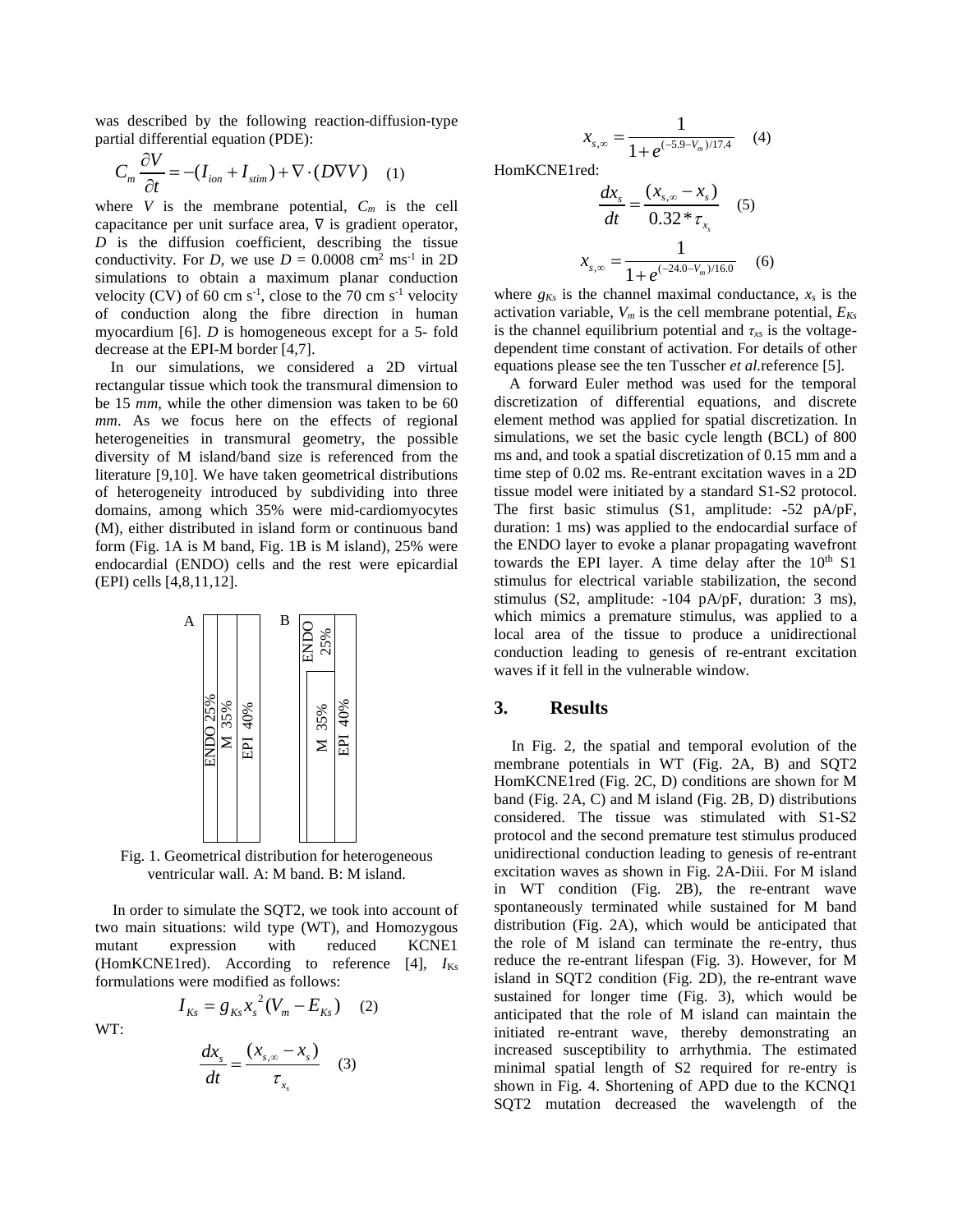ventricular excitation wave (WT-M band: 45 mm, WT-M island: 43 mm, HomKCNE1red-M band: 36 mm, HomKCNE1red-M island: 35 mm), thus reduced markedly the minimal length of S2. On the other hand, for M island, the minimal length was reduced both in WT and SQT2 conditions. This supports the notion that in M island tissue, re-entrant excitation waves can occur more easily than in M band tissue.

# **4. Discussion and conclusion**

Increased spatial transmural heterogeneity of cardiac tissue in SQT2 condition causes to ventricular cells to repolarize at different rates, leading to function as a substrate for re-entry [4]. At present, there is no phenotypically accurate experimental model of SQT2. Moreover, the transmural wall is difficult to study the mechanisms of re-entrant excitation waves using only experimental methods. Consequently, this study was undertaken to investigate the functional effects of islanddistribution of mid-cardiomyocytes on re-entrant

excitation waves in the short QT syndrome by using a computational model. This study showed how the island distribution of mid-cardiomyocytes provided a necessary substrate for the initiation, maintenance, and termination of transmural re-entry during the SQT2 syndrome condition. It was shown that in SQT2 re-entry was more easily initiated and sustained in the M island model than in the M band model. It illustrated the important role of spatial electrical heterogeneities of cardiac tissue in the increased incidence of ventricular fibrillation associated with short QT syndrome.

#### **Acknowledgements**

This study was supported in part by the National Natural Science Foundation of China (NSFC) under Grant No. 61572152 (to Henggui Zhang), No. 61571165 (Kuanquan Wang), and also supported by China Scholarship Council (CSC) (to Cunjin Luo).



Fig. 2. Snapshots of initiation and conduction of re-entrant excitation waves in a 2D model of transmural ventricle tissue in WT (A, B) and SQT2 HomKCNE1red (C, D) conditions. M band distribution (A, C), M island distribution (B, D). Ai, Bi, Ci and Di: A planar conditioning wave generated by S1 at the base of ENDO part, which propagates towards EPI part. Snapshot taken at *t* = 15 ms from stimulation. Aii, Bii, Cii and Dii: Repolarization time of planar wave at *t* = 300 ms and *t*

= 150 ms. Aiii, Biii, Ciii and Diii: S2 stimulus applied to the EPI part. Aiv, Biv, Civ and Div: Developed re-entrant excitation wave from the S2 stimulus at *t* = 800 ms. Av, Bv, Cv and Dv: Developed re-entrant excitation wave from the

S2 stimulus at  $t = 1000$  ms.